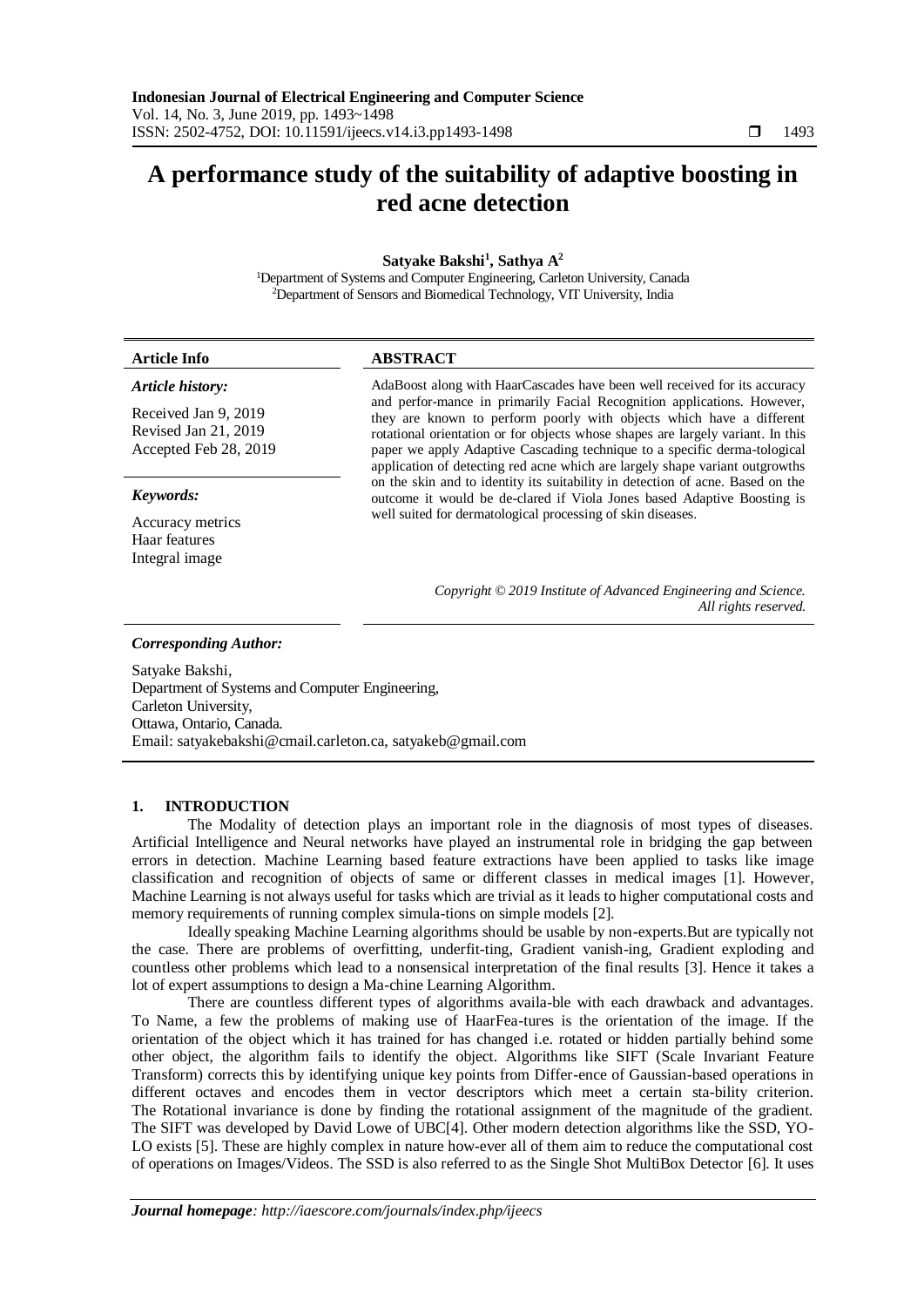multiple boxes over the image and performs CNN(Convolutional Neural Network) based classifica-tion operation on each box of various sizes. The best-chosen Box is decided after training in which the object resides in. The most important feature of this method is that it can utilize features across different layers i.e. "Strength in Numbers".

*Problem:* The Viola Jones based adaptive boosting is not suitable for detecting features having non-uniform shapes and strucutres. Despite this drawback it is still a very fast and efficient algorithm

*Proposed Solution:* Here we evaluate the possibility of using multiple custom handcrafted features to train the model and to evaluate the performance of the algorithm on images having uneven shape profile here in this case Red skin leisions. This could be of significant interest since cosmeticians wouldn't have to manually look for such defects on the skin to assess individual severity of these outgrowths. Instead the algorithm can be used to quantify the extent of damage on the outgrowths of the skin.

#### **2. RESEARCH METHOD**

## **2.1. Haar Features and Adaptive Boosting**

Figure 1 Shows the haar masks.



Figure 1. Shows the haar masks

Typically, there are 4 types of Haar Features i.e. Edge Features, Line Features, and Four-Square Features. These Features represent certain characteristics of an image. For example, if we are to identify a nose in the next image, we would make use of the line or edge feature. The central budging of the nose represents pixels with brighter value and the sides of the nose have pixels of low intensity. Hence depending on the type of application, the chosen haar features are applied. The Viola-Jones finds how close the intensities are with the ideal case. The positive values are averaged, and the Negative values are averaged and subtracted. To get a certain value which can be compared with how close it is to 0 or 1.

Figure 2 Shows the application of Haar Feature on an image of identifying a nose (From Bing).



Figure 2. Shows the application of Haar Feature on an image of identifying a nose (From Bing)

Training is done by making use of positive and negative images. The positive images are of the objects which we want to detect, and the negative images are of arbitrary nature but should not have the object we are training the classifier for in the images. Typically, it is desired that there should be at least a thousand negative and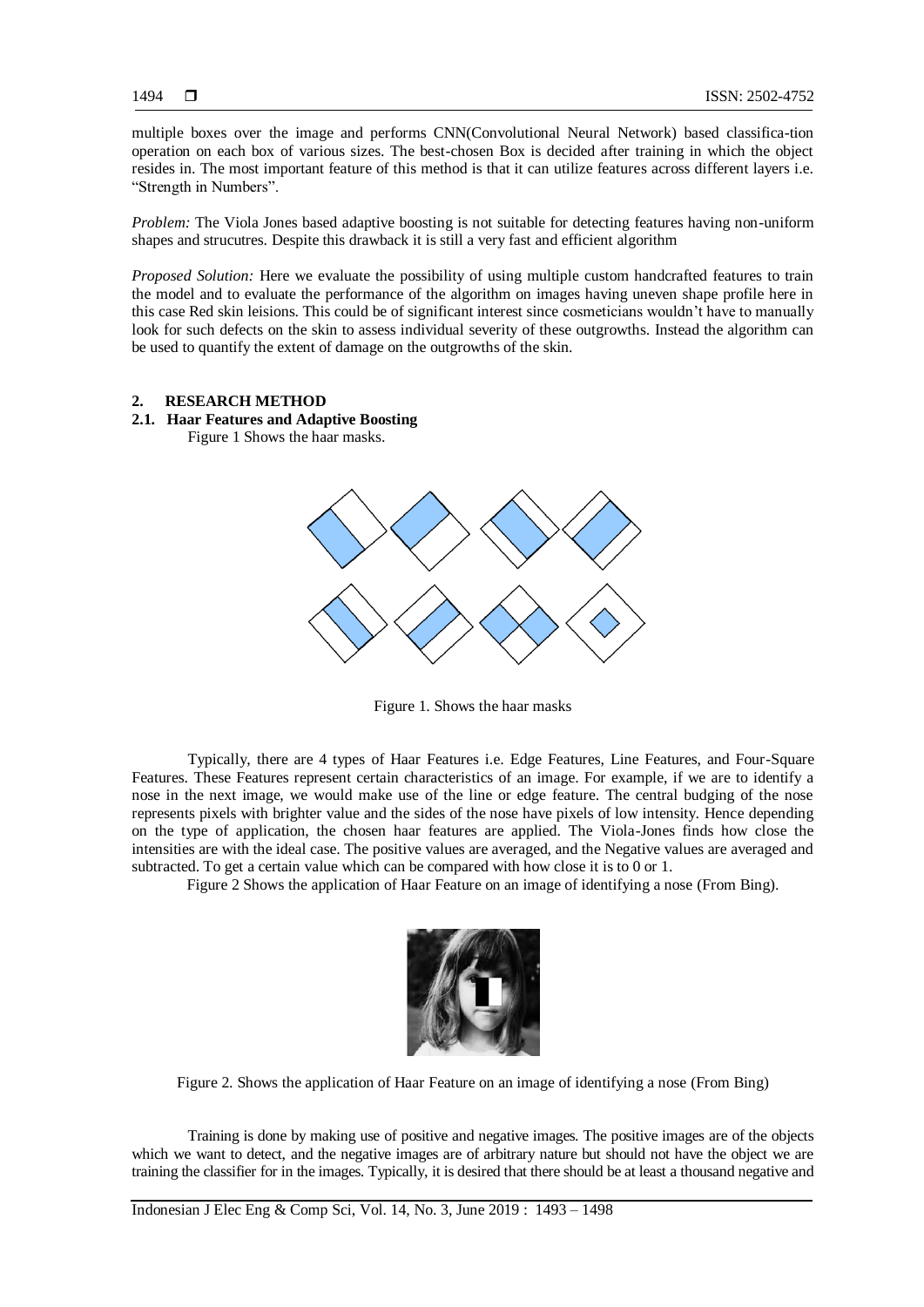positive images for good training. The algorithm scales down the images to 24X24 and the features are scaled up [7].

Adaptive Boosting is a technique employed to identify strong features using weak features [8]. The relation can be mathematically written as

 $F(x)=\alpha f(x)+\alpha f(x)$ ……………+ $\alpha f(x_n)$ 

Where  $F(x)$  is the strong classifier and  $f(x)$  are weak classifier  $\alpha$  is the weight of that classifier. Cascading is then performed. The main advantage of cascading is that it is very fast[9].

A sub window is taken and the features which the classifier is trained for are searched if the most important features are missing then the classifier rejects that window. It then moves with a stride of N. If the classifier finds some features relevant to the object it is trained for it looks for the second most relevant features and if it is found looks for the third until all the features are identified. If any of the feature is missing in one or more of the subsequent steps the sub-window is terminated.

*Intuitive Example*: If we are identifying a face the algorithm first looks for eyes and if it is present it looks for nose and if present looks for lips .etc. This continues until it finds the features defining a face.

#### **2.2. Creating Handcrafted XML**

A third-party application has been used to custom create the cascade files. The application is designed by an algorithm Dasardh [10]. The positive images are put in the raw-data folder and the negative images are put in the negative folder. Create\_list.batch file is then run. This creates a list of all the negative images with their associated file names. In the positive Folder, Object-Marker is launched which allows for custom cropping of Regions of Interest on each of the individual training images (positive). The areas of interest are cropped and saved in the form of a rectangle of coordinates  $(x, y, x1, y1)$  with the associated intensity values. This has an advantage that using object marker we can crop multiple ROI from one image. Hence results in feature augmentation i.e. increasing the number of features form a small pool of images.

Sample\_Creations.batch file is then run which creates a vector file following which we use the file haar train to train the algorithm. After the cascade files are generated it is converted to XML format by making use of convert. Batch file, which creates the XML file with custom features.

The Next images would show the contents and the generation of custom cascades shown in Figures 3-10.

| cascades            | 30-12-2018 12:56 | File folder           |              |                       |                  |
|---------------------|------------------|-----------------------|--------------|-----------------------|------------------|
| negative            | 30-12-2018 12:37 | File folder           |              |                       |                  |
| positive            | 30-12-2018 12:37 | File folder           |              |                       |                  |
| vector              | 30-12-2018 12:54 | File folder           |              |                       |                  |
| 01 samples_creation | 30-09-2016 20:09 | Windows Batch File    | 1 KB         |                       |                  |
| 02 haarTraining     | 03-01-2019 23:21 | Windows Batch File    | 1 KB         |                       |                  |
| 03 convert          | 30-09-2016 17:14 | Windows Batch File    | 1 KB         |                       |                  |
| createsamples       | 26-07-2005 11:05 | Application           | 72 KB        |                       |                  |
| cv097.dll           | 26-07-2005 11:04 | Application extension | 785 KB       | $\Box$ Name           | Date modified    |
| Cxcore097.dll       | 26-07-2005 09:19 | Application extension | 1,017 KB     |                       |                  |
| <b>haarconv</b>     | 24-11-2006 19:11 | Application           | <b>60 KB</b> | <b>T</b> rawdata      | 30-12-2018 12:37 |
| <b>haartraining</b> | 02-12-2006 22:36 | Application           | <b>88 KB</b> | o.dll                 | 27-02-2003 12:11 |
| highqui097.dll      | 26-07-2005 11:04 | Application extension | 393 KB       | highgui.dll           | 27-02-2003 12:14 |
| ibquide40.dll       | 06-11-2004 04:48 | Application extension | 184 KB       | $\mathbf{r}$ info     | 04-01-2019 13:43 |
| e myhaar            | 03-01-2019 23:31 | XML File              | 23 KB        | <b>D</b> objectmarker | 10-06-2003 06:24 |
|                     |                  |                       |              |                       |                  |

Figure 3. The files in the third party software Figure 4. The raw data is where positive

# images are put

Size

1.161 KB

**500 KB** 

1 KB

 $509$  KB

Type

File folder

Application extension

Application extension

**Text Document** 

Application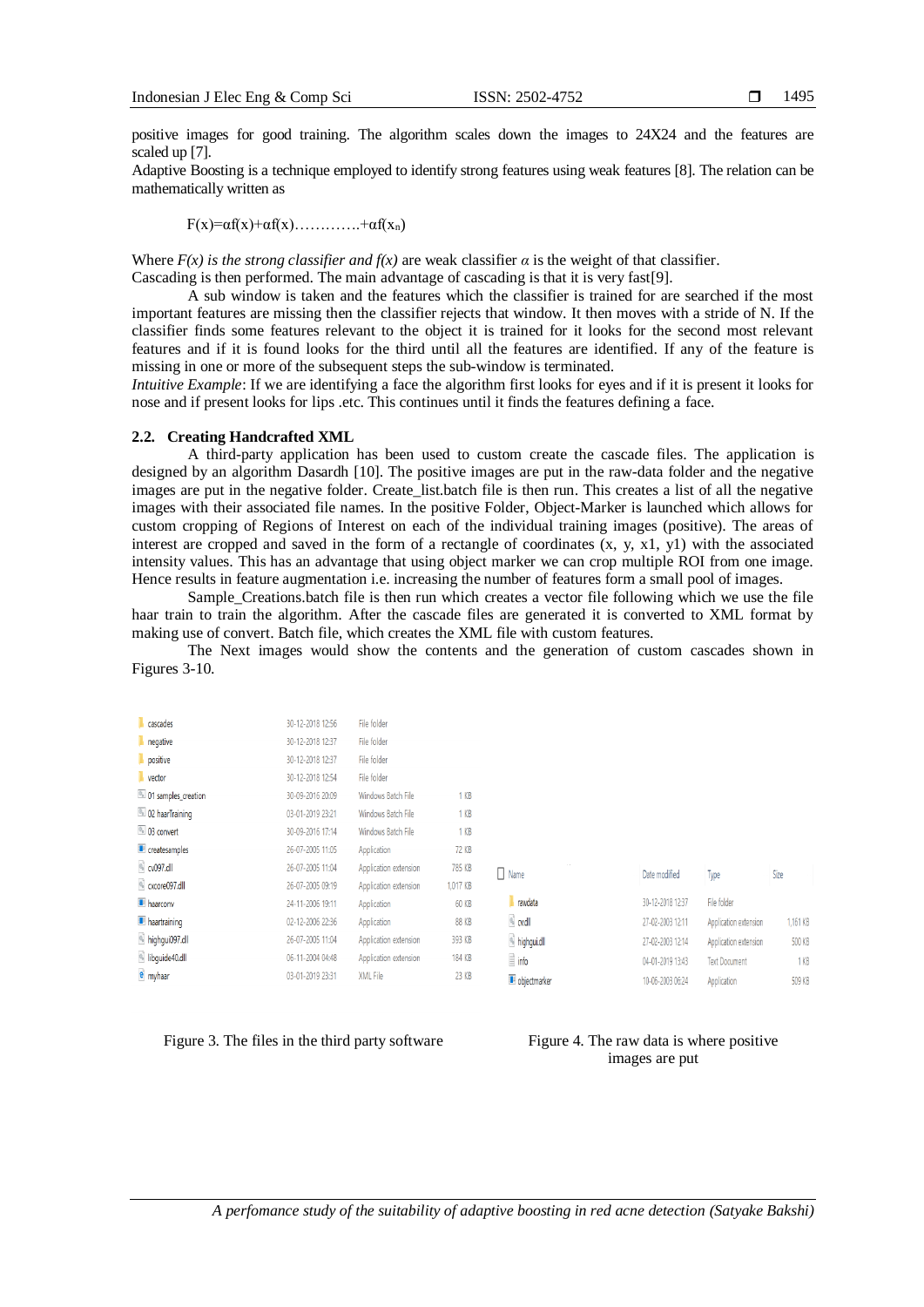

Figure 5. Positive images Figure 6. The list of negative images

| $\sim$ $\sim$<br>Name        | Date modified    | Type        |
|------------------------------|------------------|-------------|
| $\blacksquare$ 0             | 03-01-2019 23:25 | File folder |
| 1<br>٠                       | 03-01-2019 23:25 | File folder |
| $\overline{2}$               | 03-01-2019 23:26 | File folder |
| $\overline{\mathbf{3}}$<br>٠ | 03-01-2019 23:26 | File folder |
| $\overline{4}$               | 03-01-2019 23:26 | File folder |
| 5<br>в                       | 03-01-2019 23:26 | File folder |
| 6<br>٠                       | 03-01-2019 23:26 | File folder |
| $\overline{7}$               | 03-01-2019 23:26 | File folder |
| 8                            | 03-01-2019 23:26 | File folder |
| 9                            | 03-01-2019 23:27 | File folder |
| 10                           | 03-01-2019 23:27 | File folder |
| 11                           | 03-01-2019 23:27 | File folder |
| 12                           | 03-01-2019 23:28 | File folder |
|                              |                  |             |

Figure 7. The generated cascade files Figure 8. Generated vector file







Figure 9. Handcrafting features of interest Figure 10. Values picked up from the crop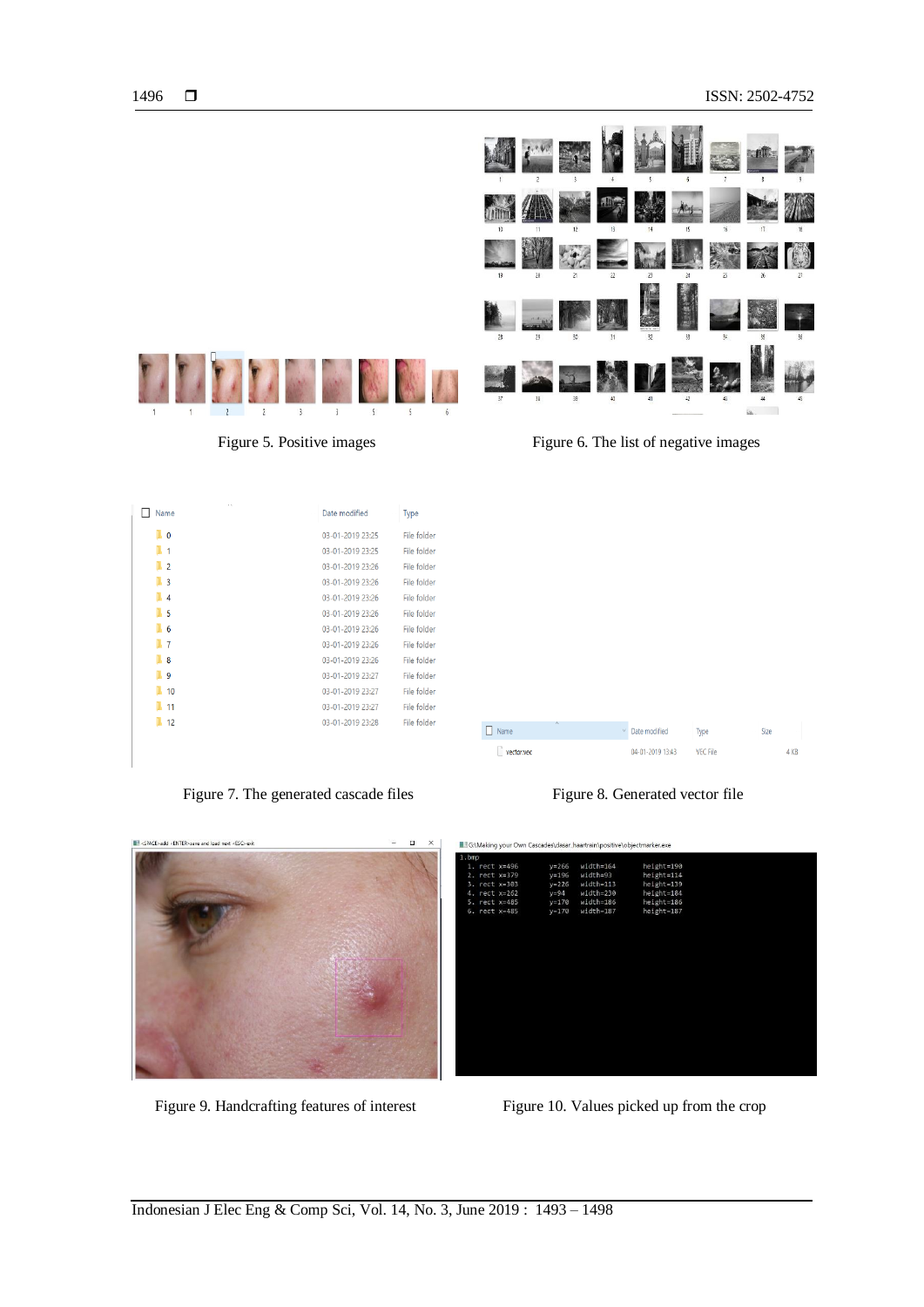#### **3. RESULTS AND DISCUSSION**

After the cascade files are generated, we implement standard AdaBoost implementation in Open CV. Using the classic function detect MultiScale with set parameters of Scale 1.0001 and Neighborhood of 1. The Parameters were chosen which resulted in the largest number of detected bounding boxes. Figure 11(a) and Figure 11(b) shows test image and the hits and misses marked in red and blue (these have been thoroughly analyzed by repeated inspection to derive a rough estimate of the accuracy of the system.



Figure 11(a). Test Image #1 [11]



Figure 11(b). The hits and misses marked in red and blue (these have been thoroughly analyzed by repeated inspection to derive a rough estimate of the accuracy of the system